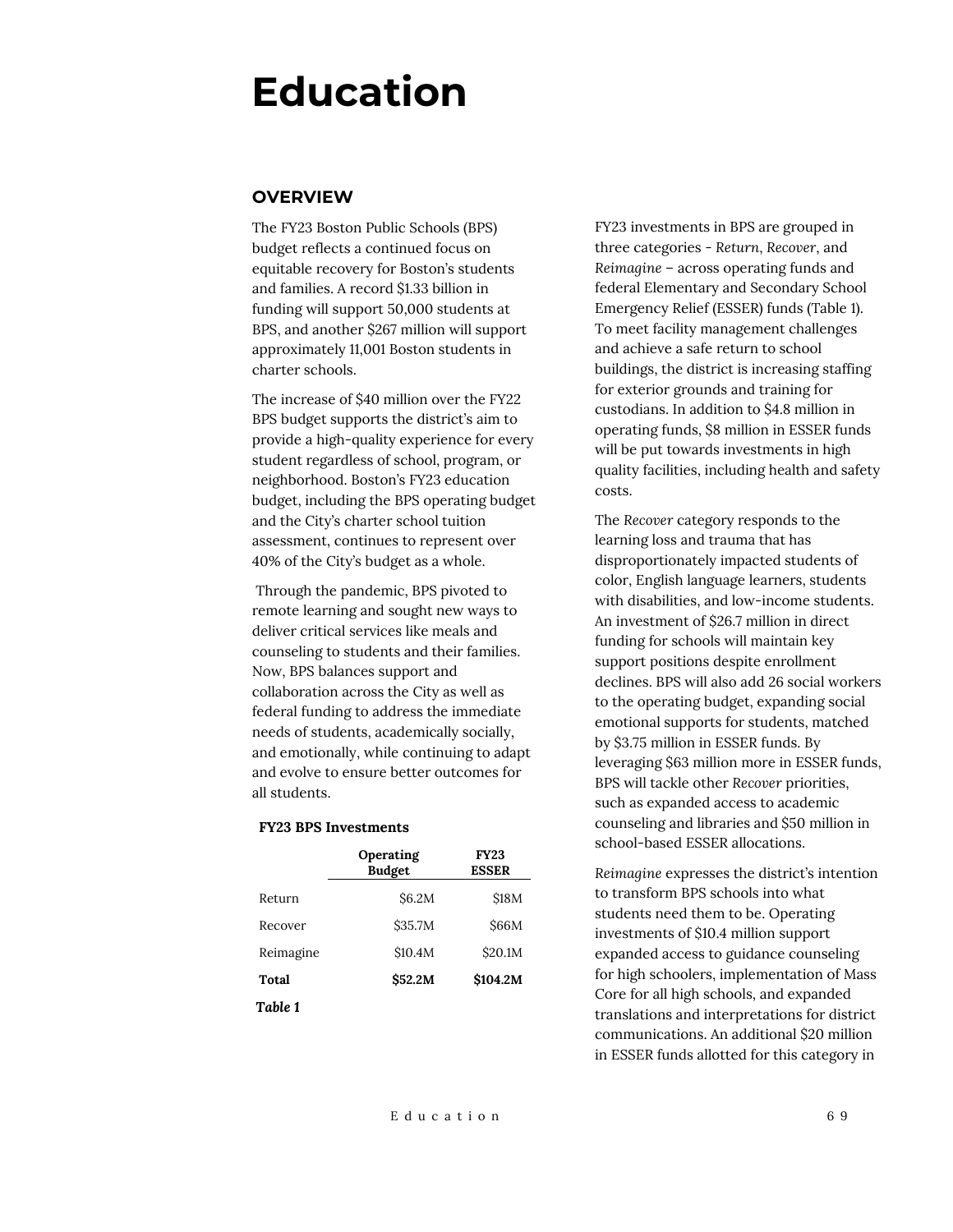FY23 will also provide additional programming for English Language Learners and students with disabilities.

Together, operating and ESSER funds work to implement sustainable investments to provide a quality guarantee to students and their families in the years to come.

# **BPS OPERATING BUDGET**

At a \$1.33 billion appropriation, the FY23 operating budget is the largest in BPS's history (Table 2), despite a projected decline in student enrollment. The FY23 allocation makes investments to support efforts to not only recover from COVID-19, but also transform the school district. The FY23 budget assists schools with declining enrollments to mitigate the negative impacts COVID-19 has had on school communities.

### **BPS Operating Budget Summary**

|                                    | <b>FY22</b><br>Adopted | <b>FY23</b><br>Recom. | \$ Change    |
|------------------------------------|------------------------|-----------------------|--------------|
| Direct School                      | <b>\$830M</b>          | <b>\$853M</b>         | <b>S23M</b>  |
| Expenses<br><b>School Services</b> |                        |                       |              |
| Budgeted                           |                        |                       |              |
| Centrally                          | <b>S319M</b>           | <b>\$334M</b>         | \$15M        |
| Central                            |                        |                       |              |
| Administration                     | S74M                   | <b>S79M</b>           | \$5M         |
| Non-BPS Student                    |                        |                       |              |
| Services                           | \$71M                  | S69M                  | $-S2M$       |
| <b>Total BPS Budget</b>            | <b>\$1.295B</b>        | \$1.335B              | <b>\$40M</b> |

#### *Table 2*

Funding directly in schools will increase by \$23 million from the FY22 budget to \$853 million.

In addition to school budgets, schools receive significant support from services that are budgeted centrally. This includes items such as transportation, particular special education services, and facilities maintenance. This portion of the budget will increase 4.6% from the FY22 budget to \$334 million. With these support funds added to funds budgeted at the school level, \$1.187 billion is expected to be spent

on school services, nearly 90% of the BPS budget.

BPS is also responsible for funding services for students living in Boston and attending school outside of BPS, including adult education students, students placed outof-district for special education and vocational education, and pre-kindergarten students at community-based organizations. In addition, BPS provides transportation for out-of-district special education students, and these costs comprise 23.7% of the FY23 BPS transportation budget. Total funds budgeted for non-BPS students will decrease 3.1% from the FY22 budget to \$69.2 million, comprising 5.2% of the overall FY23 BPS budget.

In FY23, the Central Administration budget will increase by 6.8% to \$78.6 million, to ensure organizational effectiveness, accountability, and strong coordination and support from district leadership.

Along with additional federal funding, the \$52.2 million in FY23 BPS operating investments will support children and their families through a post-pandemic world with more opportunities for everyone. The FY23 BPS investments continue to be guided by three principles: *Return*, *Recover*, and *Reimagine*.

In FY21 and FY22, BPS used operating investments to put a full time nurse and full time social worker at every school, with additional student and family supports provided by Family Liaisons. FY23's investments build on that support team to invest in school-based academic counselors, coordinating recovery across teams, building learning plans, addressing special education IEPs, and analyzing English learner data to ensure students are meeting their academic goals to return and recover successfully.

To create a high-quality, rigorous, ethnically and culturally responsive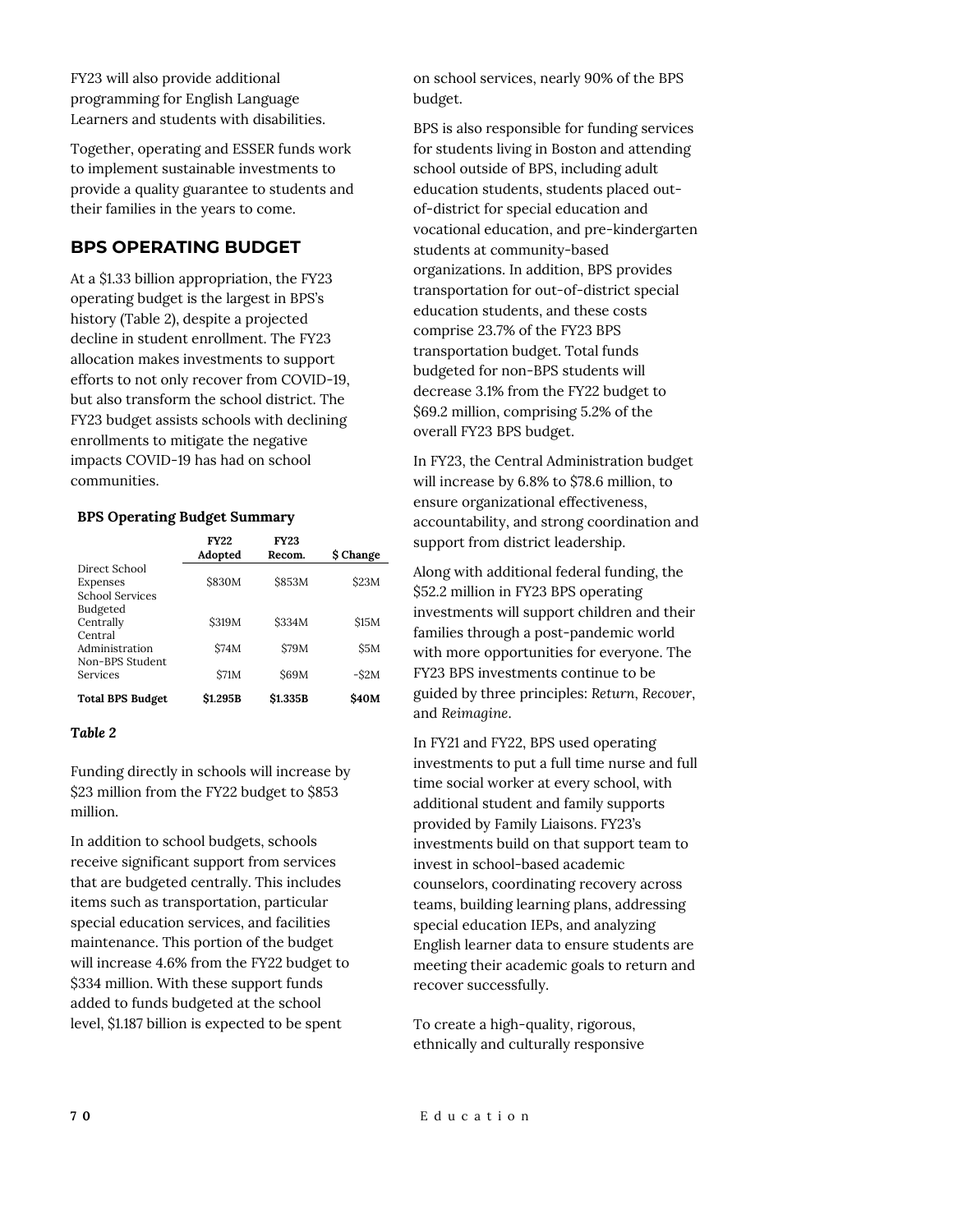curriculum and instruction, the district is utilizing operating and federal funds to provide access to MassCore at the secondary level with more access to physical education, art, music, and academic enrichment. Along with investments in inclusive curricula and programming, this work aims to reimagine what is possible within the district, by standardizing graduation requirements across high schools and setting the bar high to college and career readiness through accelerated learning and equitable opportunities for all.

To provide equitable transportation, nutritious meals, and safe education spaces adequately equipped to help students thrive and success, the FY23 BPS budget includes investments in staffing and increased contracts for the Operations and Facilities teams, for increased capacity to both address critical infrastructure emergencies as well as contribute to longterm planning in the district.

Also included in the FY23 BPS budget are investments in extended learning and enrichment. These investments aim to expand access to quality library collections and redesign athletics at the elementary, middle, and high school levels.

Because of enrollment declines, the FY23 operating budget includes additional supports to mitigate negative impacts COVID-19 has had on school communities. A \$26.7 million investment in school supports on top of existing soft landings and the Foundation for Quality is intended to ensure that schools are able to maintain level services and support their students, regardless of enrollment declines.

#### **Early Childhood Education**

Each year, the City continually expands the number of quality pre-kindergarten seats, as part of the Universal Pre-K (UPK) initiative. In the 2022-2023 school year, up

to 1,000 more four-year-olds will be enrolled in a quality pre-kindergarten program compared to when the UPK initiative began in FY14, and up to 330 seats will be made available for three-year-olds. The Quality Pre-K Fund will enable the City to close the existing gap in quality seats, guaranteeing every four-year-old in Boston a high-quality pre-kindergarten experience.

BPS early education programs have been recognized as among the most effective in the nation at closing achievement gaps. They are content-rich in science, literacy, arts and math. Data shows that BPS prekindergarten attendees outperform their peers in third and fifth grade MCAS, in both ELA and Math. Two-thirds of BPS early childhood classrooms have earned accreditation from the National Association for the Education of Young Children (NAEYC), affirming that these programs offer high-quality, state-of-the-art education to help get children off to successful starts.

#### **Special Education**

The FY23 BPS budget makes robust investments in special education that will result in over 50 new school-budgeted special education teachers and paraprofessionals. The special education budget totals roughly \$312 million in FY23, an increase of \$4.9 million, or 1.6%, from the FY22 budget. The special education budget accounts for nearly 24% of the total BPS budget and supports the over 10,200 students with disabilities, or about 21% of the BPS student population.

The significant increase in special education teachers in the FY23 budget aligns with the continued inclusion rollout across the district and into new grade levels. In FY23, BPS plans to dedicate \$6.7 million in ESSER funds for programming for students with disabilities that addresses the impact of COVID-19 on their learning and well-being.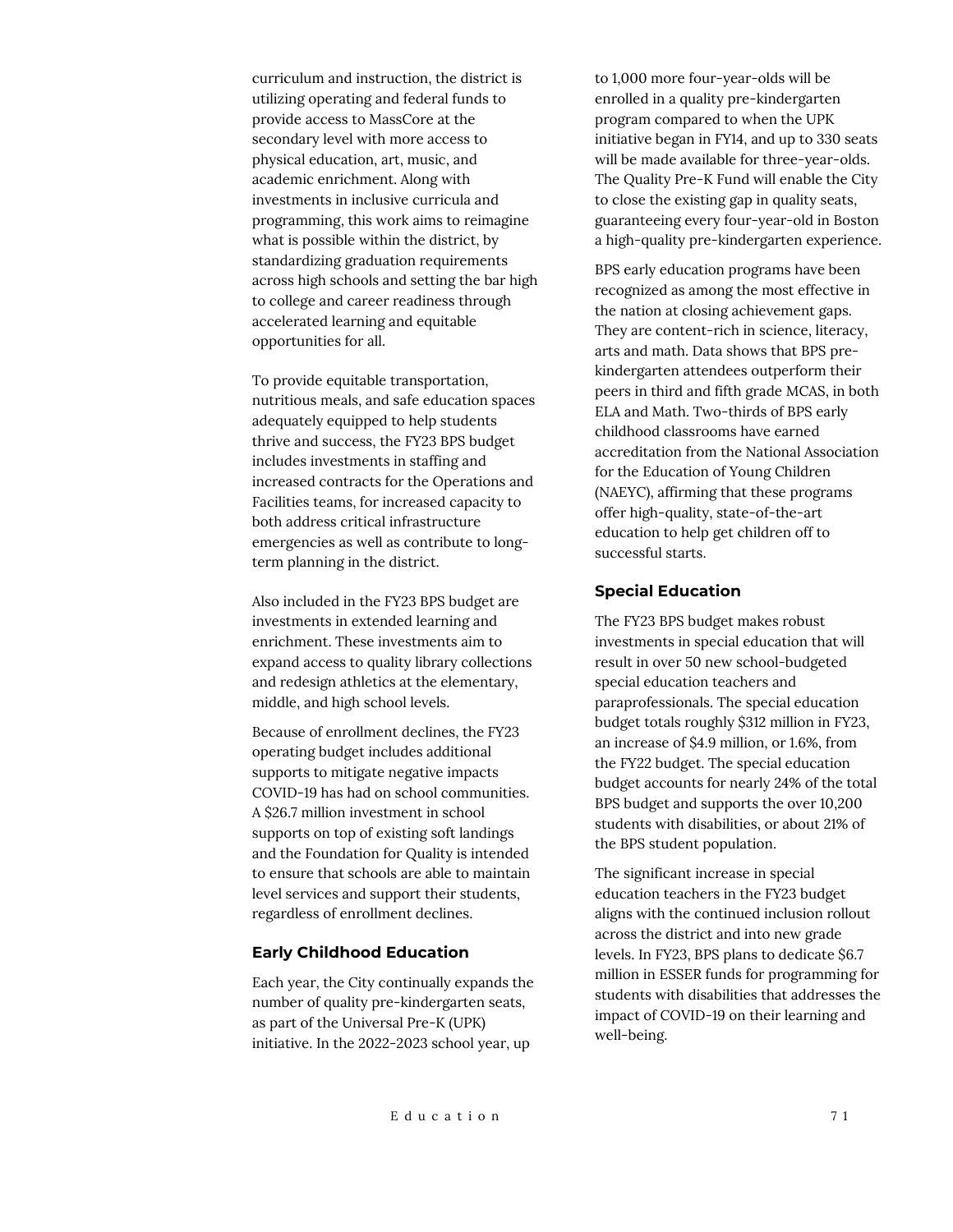In addition to mainstream or substantially separate placements in the district, BPS is responsible for the educational services of approximately 467 special education students in out-of-district placements. Over time, BPS has seen an increase in the number of high-need students and DCFinvolved students placed in group homes who require private placement. BPS is fully or partly responsible for paying for services for most of these students, at a total projected cost of \$43 million in FY23. Some of the costs for these services will be reimbursed by Circuit Breaker. Tuition rates are established by the Commonwealth of Massachusetts Rate Setting Commission.

BPS is also responsible for providing education services to students with IEPs in private placements. To better support these students, the FY23 budget continues to fund a proportionate share team responsible for conducting IEP meetings and evaluations.

### **English Learners**

The Bilingual/Sheltered English Immersion budget totals \$110 million in FY23, an increase of \$6.3 million, or 6.1%, from the FY22 budget. Nearly a third (31%) of BPS students has an ELL designation; as a group, they hail from 141 different countries and speak 83 languages. Anticipating that these students will require targeted support to address COVID-19-related learning loss, BPS will devote \$5 million in ESSER funds to bilingual supports and increased native language programming in FY23.

## **BPS Enrollment**

Student enrollment is the foundation of the BPS budget. The preliminary stage of the budget process involves enrollment projections for each program, grade, and school, which are based on historic trends and current data. The projected enrollment at each school for the upcoming school year determines the allocation of resources

at the school level through the weighted student funding formula. The FY23 budget development process required close collaboration between school leaders and BPS Finance to develop accurate enrollment projections.

BPS projected enrollment for FY23 is approximately 49,850. The change in FY23 continues a trend of enrollment decline in the last 15 years, driven by broader demographic trends, with fewer students living in Boston and entering the district as birth rates decline and the cost of living continues to rise. Despite declining enrollment and decreasing salary and operational costs, BPS's budget will increase by about \$3,600 per pupil, from approximately \$23,500 per pupil in FY22 to \$27,100 in FY23. At the school level, BPS has seen some shifts in enrollment. BPS gives parents a voice in where their child attends schools, which causes shifts from year to year. The BPS School Committee has also supported school communities that have requested to expand grades in recent years, which has led to shifts in enrollment.

## **Weighted Student Funding**

Weighted Student Funding (WSF) ensures resource equity for all students no matter the school they attend. The weighted student funding model creates a baseline per-student funding amount and then adjusts the amount depending on individual student need. For example, students whose family income is at or below the poverty level will receive additional funding in the formula. Other needs-based weights include students with disabilities, English Language Learners, and vocational education students. A school's budget is calculated by adding the individual funding amounts for every student projected to attend that school in the fall. Additionally, each school also receives a foundation budget to support essential staff.

For FY23, the twelfth year using the WSF formula, BPS continues to refine this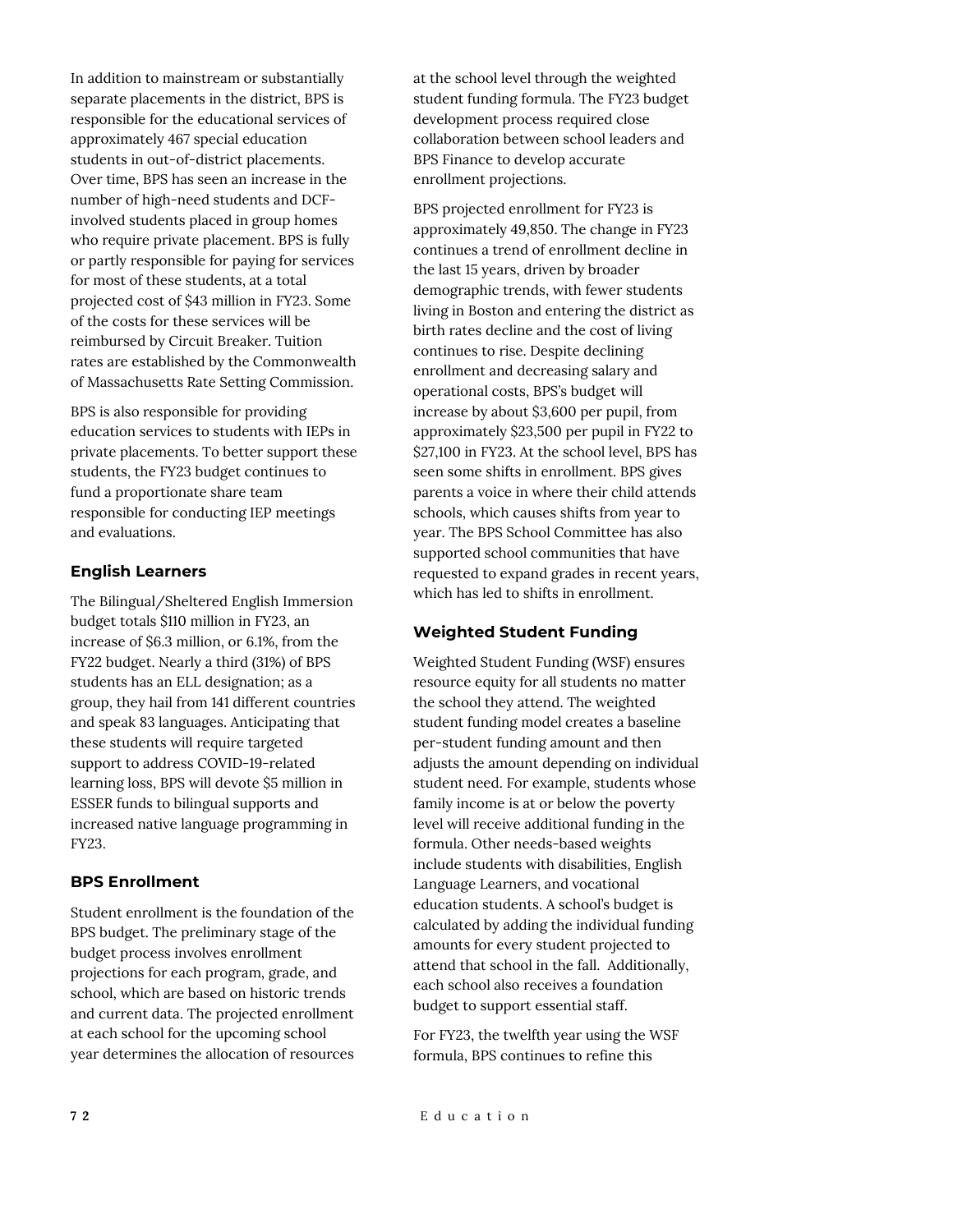needs-based method of funding. Studentbased allocation models are the standard for transparent and equitable school budgeting. Such models allow dollars to follow students, and those dollars are weighted based on student need. BPS's highest-need students receive more resources through the weighted student funding structure.

When enrollment declines at a school, the BPS central office works closely with the school to appropriately adjust staffing. Particular care is made through this process to ensure classrooms are full so that they are affordable to schools. There are safeguards in place to assist schools with declines in enrollment, such as sustainability allocations and soft landings, as well as other reserves that are used throughout the budgeting process.

In FY23, WSF funding is decreasing by \$26.9 million, to \$519.7 million. WSF is only one component of schools' funding; total school funding will rise by \$22.6 million in FY23.

BPS school budgets also include substantial supports on top of WSF. The Foundation for Quality, which replaces sustainability funds, expands the definition of baseline services for schools, ensuring that all schools have a baseline amount of funding above compliance. Schools in transition will receive additional targeted funding, including supports for K-6 transitions, new inclusion programs, strands undergoing redesign, and capacity maintenance for existing programs.

#### **The Opportunity Index**

FY23 is the fifth year that BPS will be using the Opportunity Index (OI) as part of WSF. The OI is an innovative tool that quantifies differences in experiences, opportunities, and need between students, allowing BPS to allocate resources more equitably. The OI is a composite index that incorporates a range of data representing factors that are outside of the schools' control, yet are

predictive of students' academic outcomes. By rolling multiple measures into a single, more accessible metric ranging from 0.01 to 0.99, BPS is better equipped to direct resources and supports to the schools and students who need them most.

Since FY19, BPS has used OI for the allocation of two central sources of funding: School Support Funds, which support schools' academic priorities, and the Partnership Fund, which enables schools to partner with community nonprofit organizations. Funding is allocated based on student enrollment and level of need. In FY23, \$5 million in discretionary School Support Funds will be awarded to schools with an OI score greater than or equal to 0.35. Additionally, \$5.9 million from the Partnership Fund will be awarded to schools with an OI score greater than or equal to 0.56.

# **EXTERNAL FUNDS**

External funds are provided directly to BPS through formula grants (entitlements), competitive grants, reimbursement accounts, and other grants, primarily from state and federal sources. These external funds are critical to the success of the district, but have decreased to 12.1% of total funding in FY23 from 15% in FY13 (Figure 1). Decreased external funding was identified as a challenge to BPS's long-term financial stability in the district's 2016 Long-Term Financial Plan. In recent years, the BPS budget has relied on the increased City appropriation to help absorb these decreases. The increase in FY22 and FY23 reflects the additional grants awarded to BPS for pandemic recovery, including ESSER I, II, and III.

One of the largest sources of federal revenue for BPS is the Title I entitlement grant. BPS expects to receive \$43 million in Title I revenue in FY23. The grant's purpose is to improve the academic achievement of disadvantaged students by ensuring that all students have an equal opportunity to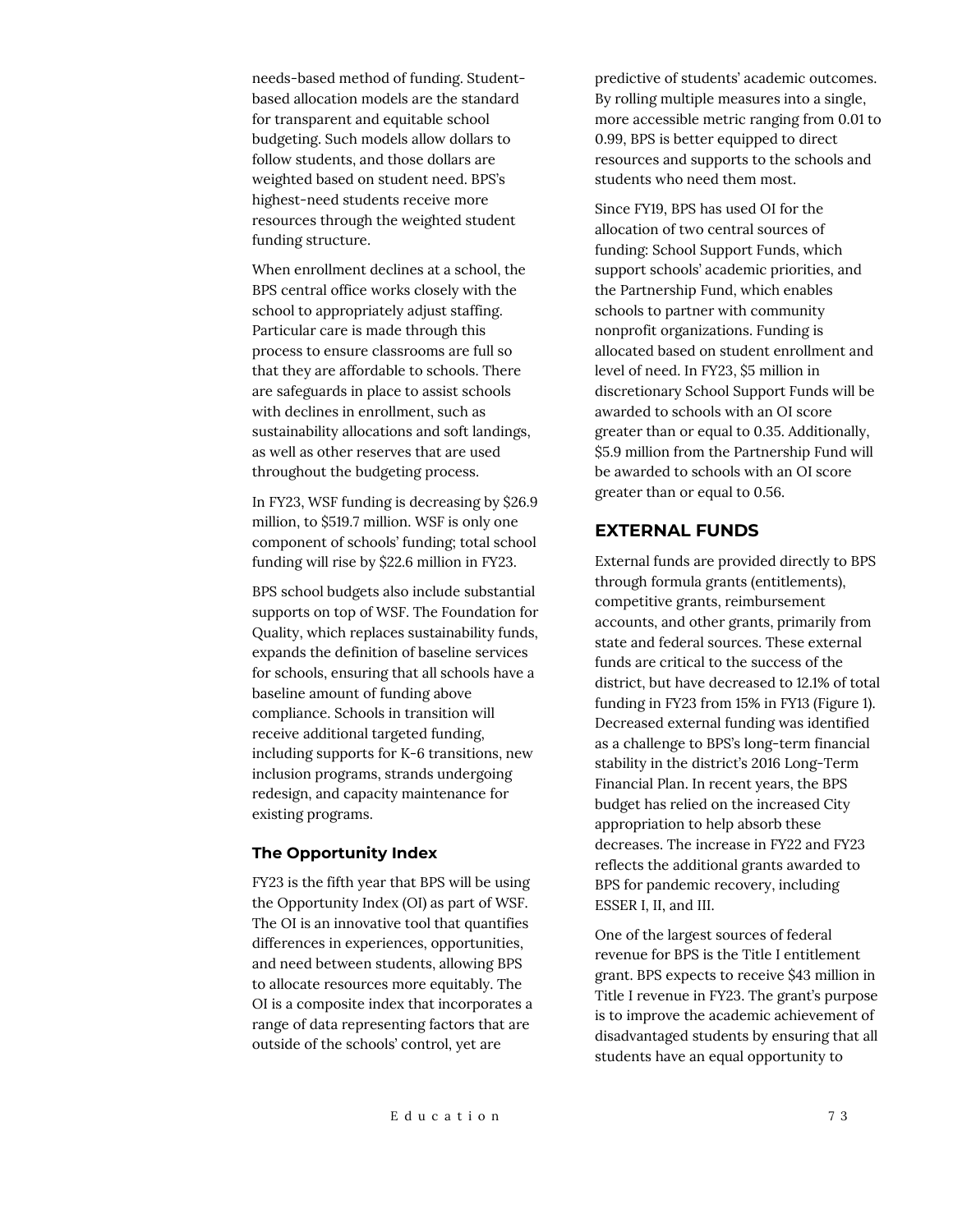obtain a high-quality education. The grant provides direct funds to schools with higher levels of poverty.



## *Figure 1 External Funds as % of Total Funds FY13-21 Actuals, FY22 Appropriation, FY23 Recommended*

BPS receives two external revenue sources to fund the district's comprehensive special education program. Through Circuit Breaker reimbursements, the Commonwealth shares the cost of educating students with disabilities once the cost to educate those students exceeds a threshold amount. BPS has budgeted approximately \$46.3 million in Circuit Breaker revenue in FY23. Additionally, funds provided through the federal Individuals with Disabilities Education Act (IDEA) grant enable the district to provide special education services in the least restrictive environment possible for children with disabilities ages three through twenty-one, and to provide early intervention services for children from birth through age two. BPS expects to have \$20.2 million in IDEA funds available in FY23.

## **School Improvement Grants**

In FY23, BPS will receive an estimated \$500,000 to \$900,000 from the Commonwealth through Targeted Assistance Grant funding. Targeted Assistance Grant funding is provided to the lowest performing schools in BPS, also known as turnaround or transformation schools, to increase professional development, add staff, and provide other supports. In FY23, 33 BPS schools will be eligible for this funding.

As school improvement grants end for each school exiting turnaround status, the district shifts these activities to the operating budget to continue the work of turning around low-performing schools. The FY23 budget includes \$1.79 million in funding to transition the Channing, Grew, English, Brighton, Excel, and Madison Park schools, where previous school improvement grants have ended or funding is tapering.

# **Federal Relief Funding**

BPS is expecting \$400 million via the federal Elementary and Secondary School Emergency Relief (ESSER) Fund. In FY21, the increase in the percentage of external funds as a share of total BPS funds (Figure 1) reflects COVID-19 relief funding, including a federal ESSER I grant. In FY22, federal ESSER II and ESSER III grants became available to BPS, with \$108 million already appropriated in FY22, both directly schools and for districtwide initiatives.

BPS has used federal relief funding to make and match investments in the *Return*, *Recover*, and *Reimagine* framework for FY23. In the *Return* category, \$18 million will fund a range of activities, including increased capital planning capacity and facilities assessments, and investments in HVAC and air quality. In the *Recover* category, \$66 million will support expanded access to academic counseling for K-8 students, expanded access to libraries,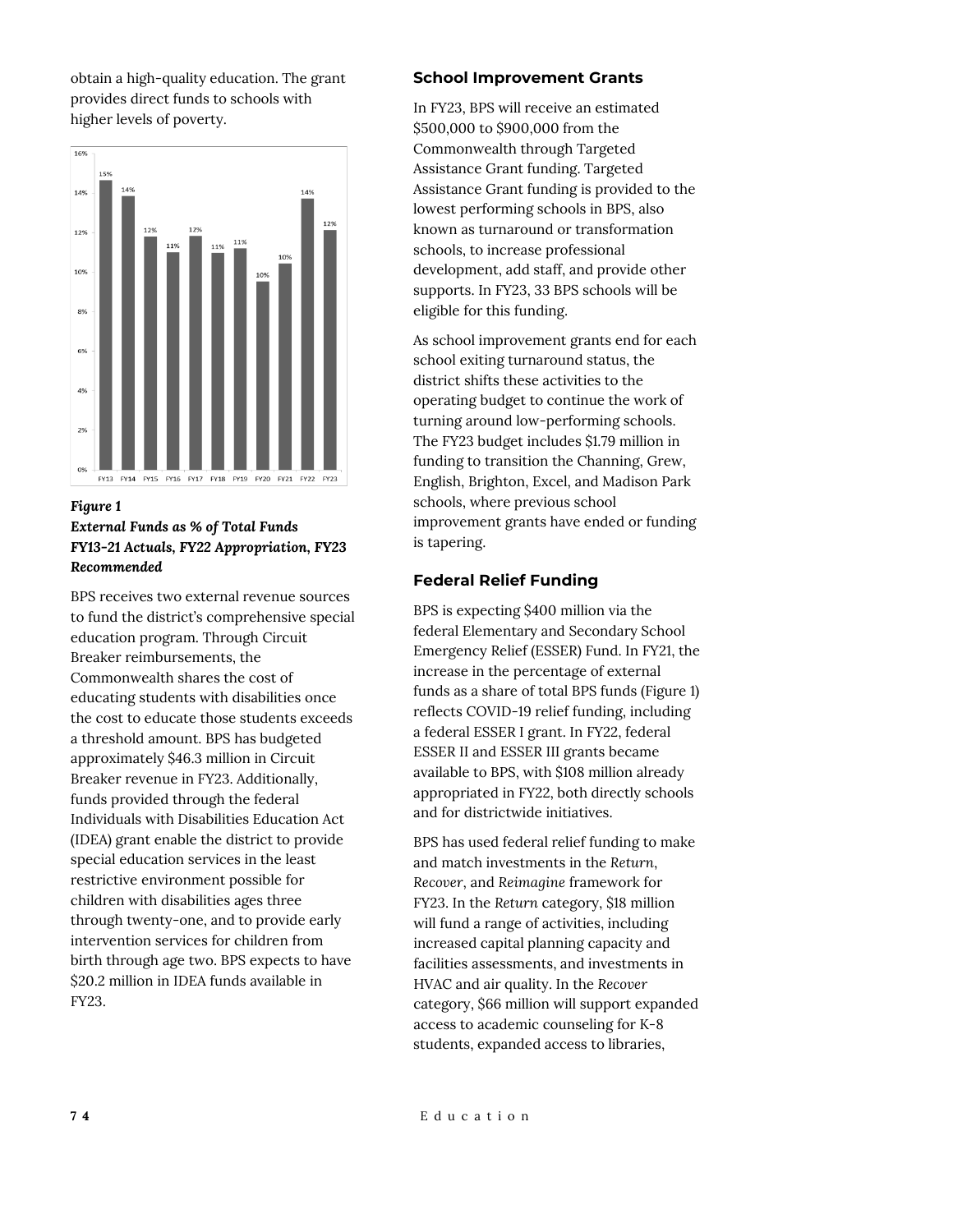social emotional supports for students, and school ESSER allocations. In the *Reimagine* category, \$20.1 million in ESSER funds will provide bilingual supports and increase native language programming, promote equitable literacy, complement operating investments in implementing MassCore in all high schools, and reimagine programming for students with disabilities. (Note that because ESSER funding has yet to be fully allocated, the district's FY23 ESSER spending is not fully reflected in Figure 1, or in the FY23 external fund data in Volume II.)

#### **PERFORMANCE**

BPS is committed to using data to improve school performance and provide the best education to students. In FY21, the district created a new performance management system based on the six anchor goals: eliminate opportunity and achievement gaps, accelerate learning, amplify all voices, expand opportunity, cultivate trust, and activate partnerships. Each goal is paired with a series of aligned metrics to measure progress. BPS has been evaluating its progress towards academic goals using measurable outcomes for several years.

#### **Graduation Rates**

The overall four-year graduation rate for the BPS class of 2021 was 78.8%, a 4.5% increase over the 2020 rate and the highest ever recorded by BPS. The graduation rate has increased by 22.4% over the past decade, from 64.4% in 2011.

In 2020, sixteen Boston high schools achieved graduation rates of 80% or above: the John D. O'Bryant School of Mathematics and Science, Edward M. Kennedy Academy for Health Careers, Boston Latin School, Boston Latin Academy, New Mission High School, Mary Lyon Pilot High School, Another Course to College, Dearborn STEM Academy, Josiah Quincy Upper School, East Boston High School, TechBoston Academy, Boston Green Academy, Fenway High

School, Boston Arts Academy, Dr. William Henderson Upper School, and Jeremiah E. Burke High School.

#### **Dropout Rate**

The overall dropout rate for grades 9-12 in 2021 was 2.0%, a 48.7% decrease from the 2020 dropout rate of 3.9%. BPS has cut the dropout rate by 69% over the past ten years, with a decrease of 829 students dropping out annually over that period.

According to state guidelines, students in grades 6-12 are counted as dropouts if they leave school during the year for any reason other than transfer, graduation, death, or expulsion with an option to return.

#### **Accountability Results**

The Massachusetts Department of Elementary and Secondary Education (DESE) implemented a new accountability system in the fall of 2018, which determines schools' need for assistance or intervention based on a set of accountability indicators including student growth, graduation rate, and chronic absenteeism.

Due to the COVID-19 pandemic, DESE did not issue school or district accountability determinations for the 2020-2021 school year. In 2019, DESE singled out the Hale and Winship as schools of recognition. Fourteen schools were classified as meeting or exceeding targets, and thirty-five were classified as making substantial progress toward targets. 67% of schools improved relative to 2018 performance. BPS met English language arts, math, and science targets for all students in grades 3-8, and many schools showed strong progress against targets.

In March 2020, as the result of a district review by DESE, BPS and DESE entered into a partnership to improve the district's lowest performing schools, continue to address systemic barriers to equity across the school system, and support its most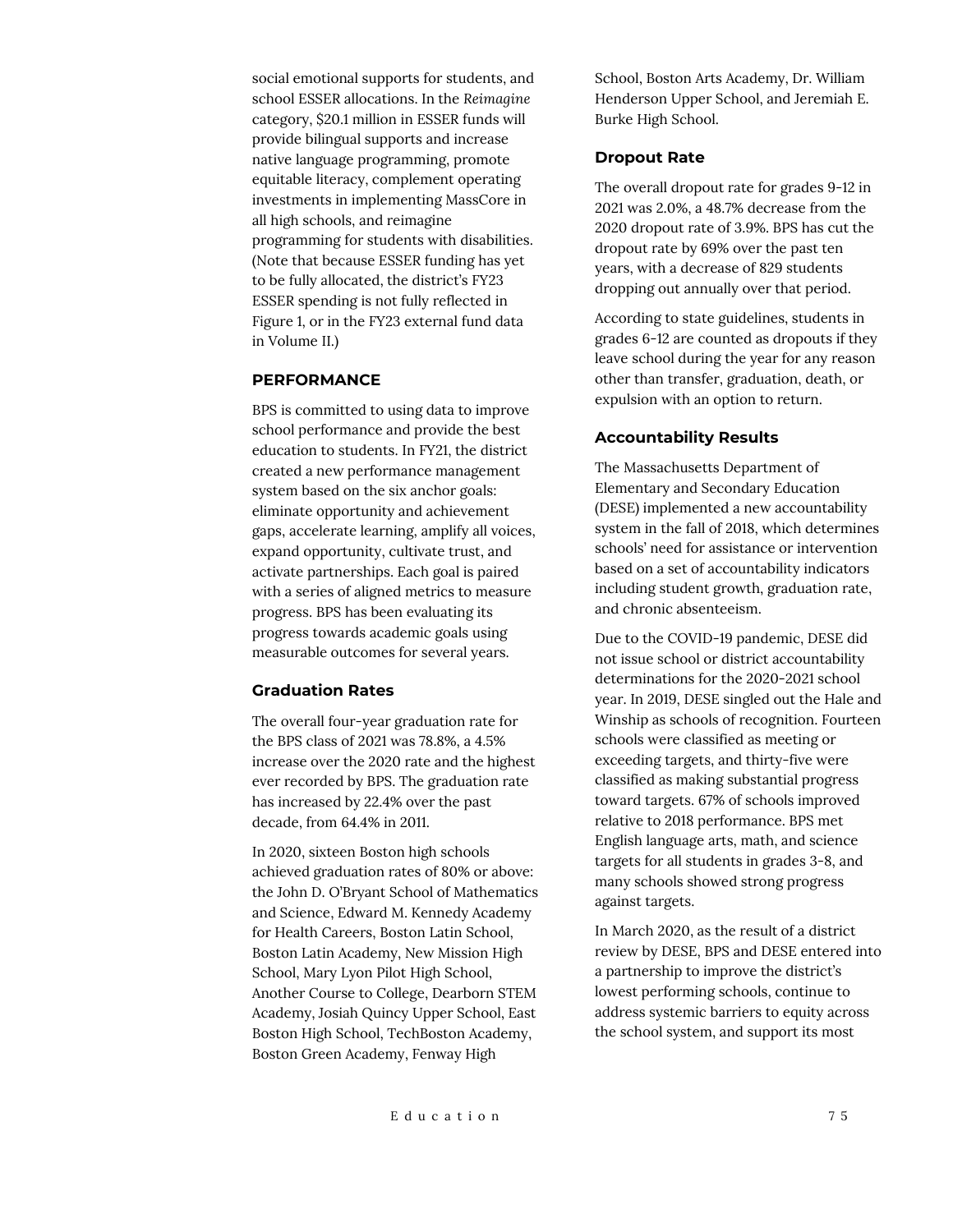vulnerable students to achieve their highest educational potential.

As part of that partnership, BPS has committed to four priority initiatives: make improvements in BPS schools included among the lowest performing 10% of schools in the state; address instructional rigor, equitable access to advanced coursework, and chronic absenteeism at the high school level; improve educational services for students with disabilities; and improve on-time arrival of school buses. BPS has also committed to a long-term initiative to develop a plan for improving services to English learners and improve interpretation and translation services for limited English proficient parents and guardians.

To assist in a holistic understanding of the progress that BPS has made toward these goals, DESE began an additional district review of BPS in March 2022. The City will continue to work with state and community partners to make improvements in our schools across the board.

# **BPS CAPITAL**

Since FY18, the City has committed to a \$1 billion investment to modernize Boston's public school infrastructure. Through a dedication of City capital funds and a strong working relationship with the Massachusetts School Building Authority (MSBA), the commitment more than doubles the capital spending on BPS facilities from FY18 to FY27.

This ten-year investment is the largest school building plan in forty years. The plan will result in new school buildings and major transformations, reconfigurations to align schools with K-6/7-12 and K-8/9-12 pathways, and increased investments district-wide for all school buildings and communities. The planning process is focused on creating high-quality, twentyfirst-century learning environments for

students, which contributes to closing opportunity gaps for more students.

Since FY18, BPS has completed construction on the new building for the Dearborn STEM Academy and the Eliot School at 585 Commercial Street. Boston Arts Academy is currently in construction and the project is expected to be completed in FY23. The Josiah Quincy Upper School is currently in construction, and the Carter School is currently in design. In FY23, the City will continue studying programming and siting for future elementary schools, including a new elementary school in East Boston. In addition, BPS will pursue building improvements to facilitate grade reconfigurations at various schools, including the Irving and Timilty Schools.

The City will continue districtwide investments in window replacements, bathroom upgrades, fire systems, radiator covers, entryway improvements, and plumbing and fixture upgrades to expand drinking water availability. Continuing to build on FY22 initiatives are investments in building accessibility, upgrade auditoriums, and improve building interiors and exterior grounds, as well as the fourth phase of the multi-year kitchen upgrade initiative. The City is also investing in new school maintenance initiatives to upgrade libraries, science rooms, and art rooms. Additionally, the City will continue annual programs for school yards, security improvements, and technology infrastructure, as well as leveraging the MSBA Accelerated Repair Program to fund roof, window, and boiler repairs.

The FY23-27 capital plan sustains and supports planning for large-scale projects coming out of the BPS Capital engagement process. The City is projected to spend \$281 million on education-specific capital projects from FY18 through FY22. The FY23-27 capital plan projects \$515 million in City spending over the next five years. When combined with projected MSBA